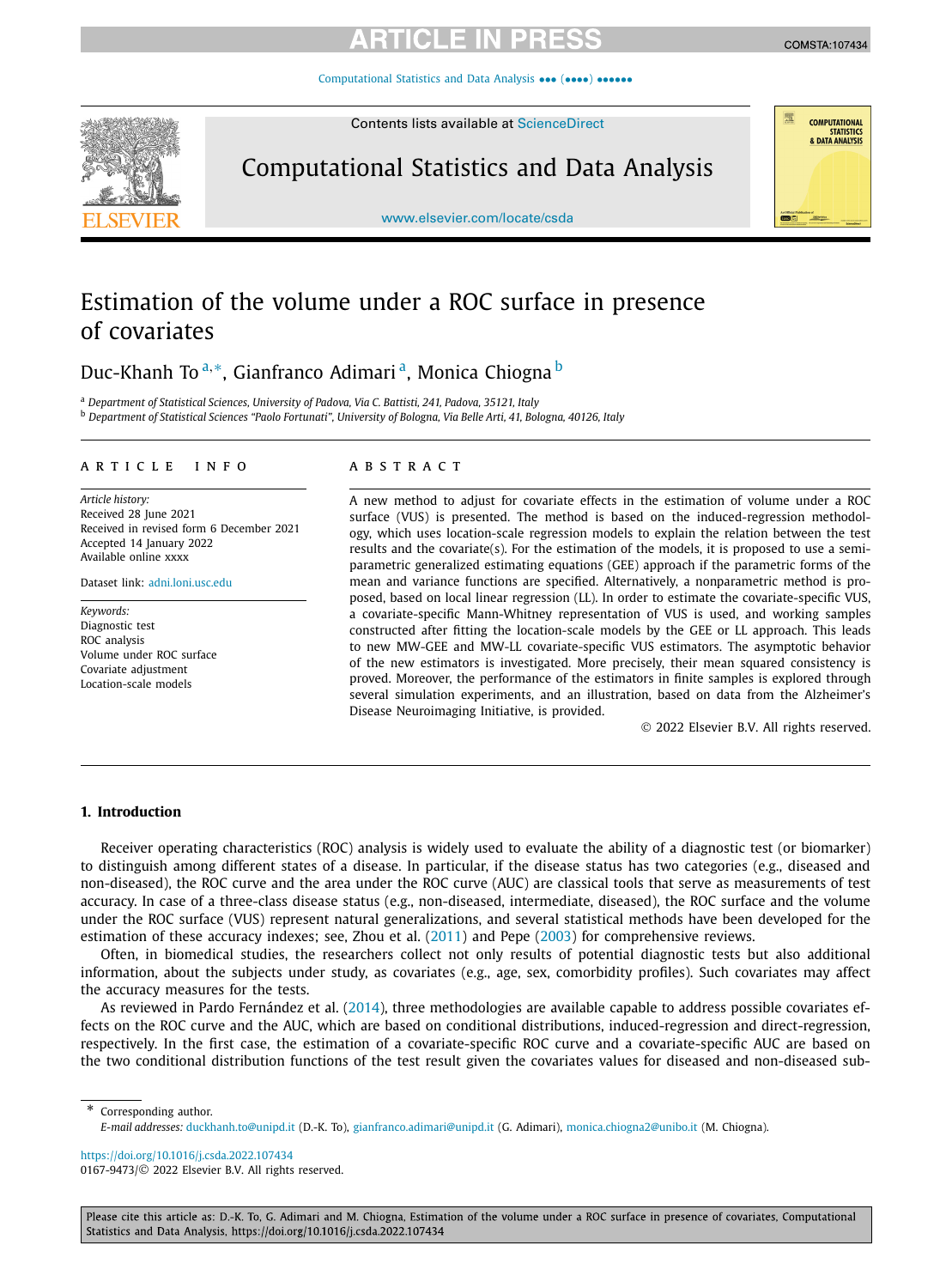## RTICLE IN PRE

<span id="page-1-0"></span>jects (López-de Ullibarri et al., [2008;](#page-14-0) de Carvalho et al., [2013\)](#page-14-0). As for the induced-regression methodology, two separate location-scale regression models are used to explain the covariates effect on the test results in the non-diseased class and the diseased class. Then, the covariate-specific ROC curve and the area underneath are derived by using the induced form (Pepe, [2003;](#page-14-0) Faraggi, [2003;](#page-14-0) Yao et al., [2010;](#page-14-0) González-Manteiga et al., [2011\)](#page-14-0). Thus, in the induced-regression methodology, the covariates effect on the ROC curve and the AUC are evaluated indirectly. In contrast, the idea in the direct-regression methodology is to use a regression model for describing directly the effect of covariates on the ROC curve and the AUC (Alonzo and Pepe, [2002;](#page-14-0) Dodd and Pepe, [2003;](#page-14-0) Pepe, [2003;](#page-14-0) Rodríguez-Álvarez et al., [2011](#page-14-0)).

Studies of methods capable to account for possible effects of covariates on the ROC surface and the VUS are rarely presented in the statistical literature. To the best of our knowledge, only Li et al. [\(2012\)](#page-14-0) discuss a method for estimating covariate-specific ROC surfaces and VUS, which is an extension of the induced-regression methodology for the two-class setting. In particular, the authors assume that the covariates effect on the test results in each class of disease can be explained by a transformation-location-scale model, with a linear form for the mean function and with constant variance. As for the parameter estimation, Li et al. [\(2012](#page-14-0)) propose three different approaches addressing the following three specific settings: (i) the transformation function and the density functions of error terms are known; (ii) the transformation function is unknown and the density functions of error terms are known; (iii) the transformation function has a parametric form and the density functions are unknown. The covariate-specific ROC surface is estimated by using the specific forms or the empirical estimates of the cumulative distribution functions of the error terms. Then, the covariate-specific VUS is estimated by integrating the estimate of the covariate-specific ROC surface.

In this paper, we propose an alternative, more general, approach to estimate the covariate-specific VUS, that relies on the induced-regression methodology and the working sample technique (Yao et al., [2010\)](#page-14-0). More precisely, to describe the relation between test result and covariates, in each disease class we consider a location-scale regression model with heteroscedastic error. To estimate the mean and variance functions, we employ parametric and nonparametric estimation techniques, namely, generalized estimating equations and local linear regressions. Then, to estimate the covariate-specific VUS, we consider a nonparametric covariate-specific Mann-Whitney representation of VUS (see Nakas and Yiannoutsos ([2004](#page-14-0)) for the simple setting with no covariates) and apply the plug-in principle. This step relies on working samples, constructed at the specific set of values for the covariates. We also discuss how to estimate the covariate-adjusted VUS (Li et al., [2012\)](#page-14-0).

The asymptotic behavior of our proposed estimators is investigated. More precisely, we prove that the proposed covariate-specific VUS estimators are mean squared (MS) consistent. Then, consistency of the covariate-adjusted VUS estimator is easily derived by the continuous mapping theorem. In order to estimate the variances of the estimators and to construct confidence intervals, we propose to use a bootstrap procedure. The performance of our proposed estimators in finite samples is explored through several simulation experiments.

Compared with the model in Li et al. ([2012](#page-14-0)), our solution appears to be more flexible, as it allows any parametric or nonparametric forms for the mean and variance functions. Furthermore, our approach does not require any assumption about the distributions of the error terms. Note that our covariate-specific VUS estimators do not require estimation of the covariate-specific ROC surface; as a consequence, our approach is computationally advantageous when compared with the one in Li et al. [\(2012\)](#page-14-0).

The paper is organized as follows. In Section 2, we discuss about the model settings and the proposed estimators for the mean and variance functions and for the covariate-specific VUS. In Section [3,](#page-5-0) we present our theoretical results about asymptotic behavior of our proposed estimators. The simulation results are presented in Section [4,](#page-6-0) and an illustration, based on data from the Alzheimer's Disease Neuroimaging Initiative, is provided in Section [5.](#page-11-0) Concluding remarks are left to Section [6.](#page-13-0)

### **2. Model and estimation**

### *2.1. Notation and model setting*

Let *Y*<sub>1</sub>, *Y*<sub>2</sub>, *Y*<sub>3</sub> be the test results for subjects with respect to three classes of disease status, say 1, 2 and 3, respectively. Let *X* denote a covariate (or a set of covariates) which could affect the accuracy of the diagnostic test. In what follows, to ease presentation, we will refer to a single covariate, deferring to Section [6](#page-13-0) a discussion about the extension to the multidimensional case.

To model the relationship between *X* and the test results, we specify the following location-scale regression models:

$$
Y_1 = \mu_1(X) + \sigma_1(X)\varepsilon_1,
$$
  
\n
$$
Y_2 = \mu_2(X) + \sigma_2(X)\varepsilon_2,
$$
  
\n
$$
Y_3 = \mu_3(X) + \sigma_3(X)\varepsilon_3,
$$
\n(1)

where  $\mu_j(\cdot) = \mathbb{E}(Y_j|X=\cdot)$  and  $\sigma_j^2(\cdot) = \mathbb{V}$  ar $(Y_j|X=\cdot)$  are the conditional mean and conditional variance of the test result *Y*<sub>*i*</sub> given the covariate *X*, respectively; the errors  $\varepsilon$ <sub>*i*</sub> are independent of each other and have zero means and unit variances. Let  $F_i(y|x) = Pr(Y_i \le y|X = x)$  be the conditional cumulative distribution functions (c.d.f.) of  $Y_i$  given  $X$ , and  $G_i(\cdot)$  be the cumulative distribution functions of error *ε<sup>j</sup>* .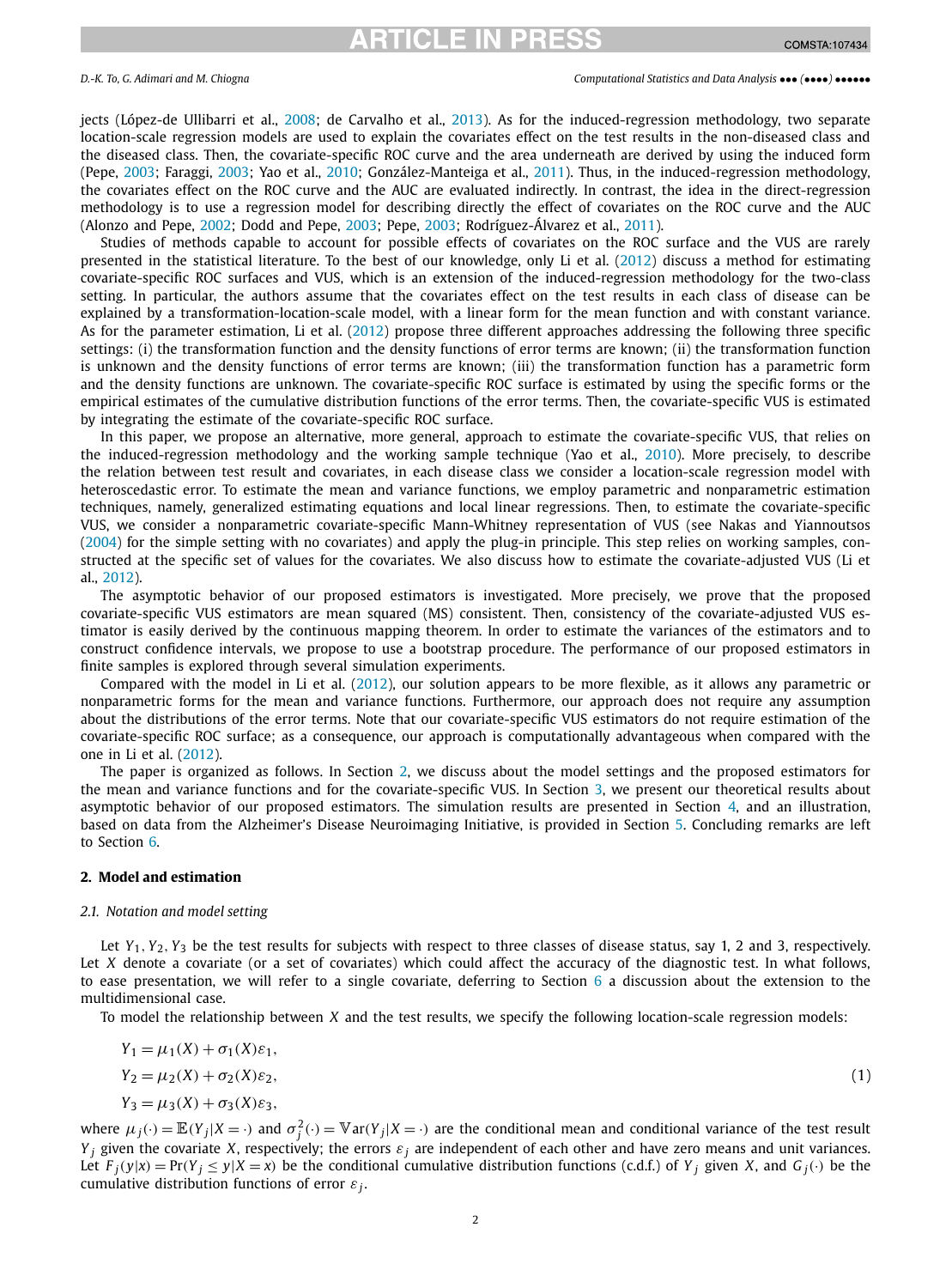<span id="page-2-0"></span>Hereafter, we assume that higher values of the test are associated to higher severity of the disease at a given value *x* of covariate *X*, i.e., the intrinsic natural stochastic ordering is  $Y_1 < Y_2 < Y_3$ , for each fixed  $X = x$  (see Li et al., [2014](#page-14-0) for a discussion about situations in which the ordering is not a priori known). The covariate-specific volume under the ROC surface (VUS) is then defined as

$$
\theta(x) = \Pr(Y_1 < Y_2 < Y_3 | X = x). \tag{2}
$$

Let  $n_1$ ,  $n_2$  and  $n_3$  denote the sample sizes for the three classes of disease. Consider the following covariate-specific quantity:

$$
\theta_{\text{MW}}(x) = \frac{1}{n_1 n_2 n_3} \sum_{i=1}^{n_1} \sum_{r=1}^{n_2} \sum_{k=1}^{n_3} I(Y_{1i}(x) < Y_{2r}(x) < Y_{3k}(x)),\tag{3}
$$

where I*(*·*)* stands for the indicator function,

$$
Y_{1i}(x) = \mu_1(x) + \sigma_1(x)\varepsilon_{1i}, \quad Y_{2r}(x) = \mu_2(x) + \sigma_2(x)\varepsilon_{2r}, \quad Y_{3k}(x) = \mu_3(x) + \sigma_3(x)\varepsilon_{3k},\tag{4}
$$

and  $\varepsilon_{1i}$ ,  $\varepsilon_{2r}$  and  $\varepsilon_{3k}$  are the standardized residuals:

$$
\varepsilon_{1i} = \frac{Y_{1i} - \mu_1(X_{1i})}{\sigma_1(X_{1i})}, \quad \varepsilon_{2r} = \frac{Y_{2r} - \mu_2(X_{2r})}{\sigma_2(X_{2r})}, \quad \varepsilon_{3k} = \frac{Y_{3k} - \mu_3(X_{3k})}{\sigma_3(X_{3k})}.
$$
\n
$$
(5)
$$

In (5), for a subject in the *j*-th class,  $j = 1, 2, 3$ ,  $Y_{ji}$  is a test value and  $X_{ji}$  is the associated observed covariate value.

When  $Y_{ii}(x) = Y_{ii}$ , that is, in absence of covariates, quantity (3) reduces to the nonparametric Mann-Whitney (MW) estimator of the VUS (Nakas and Yiannoutsos, [2004\)](#page-14-0). In presence of covariates, (3) could still be used to estimate the covariate-specific VUS provided that both functions  $\mu_j(\cdot)$ ,  $\sigma_j^2(\cdot)$  and all the standardized residuals were known, a condition that allows to construct the working samples  $\{Y_{1i}(x)\}_{i=1,\ldots,n_1}$ ,  $\{Y_{2r}(x)\}_{r=1,\ldots,n_2}$  and  $\{Y_{3k}(x)\}_{k=1,\ldots,n_3}$ , that pretend that all units are observed at the value  $X = x$ . In practice, however, such knowledge is not available, so that  $\mu_j(\cdot)$  and  $\sigma_j(\cdot)$  have to be estimated, along with the standardized residuals and the working samples. In the next subsections, we discuss two approaches for estimating such quantities starting from the location-scale regressions ([1](#page-1-0)). The first approach is a parametric approach; the second, a non-parametric one.

With a slight abuse of terminology, we name quantity (3) *Mann-Whitney representation* of VUS (MW VUS) in the paper. Moreover, to account for possible ties, the definition of  $\theta_{\text{MW}}(x)$  in (3) can be rewritten as

$$
\theta_{\text{MW}}(x) = \frac{1}{n_1 n_2 n_3} \sum_{i=1}^{n_1} \sum_{r=1}^{n_2} \sum_{k=1}^{n_3} \left\{ I(Y_{1i}(x) < Y_{2r}(x) < Y_{3k}(x)) + \frac{1}{2} I(Y_{1i}(x) < Y_{2r}(x) = Y_{3k}(x)) + \frac{1}{2} I(Y_{1i}(x) = Y_{2r}(x) < Y_{3k}(x)) + \frac{1}{6} I(Y_{1i}(x) = Y_{2r}(x) = Y_{3k}(x)) \right\}.
$$
\n
$$
(6)
$$

Finally, note that, the distributions of error terms  $\varepsilon_j$ ,  $j = 1, 2, 3$ , do not depend on the covariate *X*. Thus, terms  $\varepsilon_{ji}$  in (4) are realizations of independent and identically distributed (i.i.d.) random variables, with c.d.f.  $G_i$  for  $i = 1, \ldots, n_i$ ,  $j=1,2,3$ . As a consequence,  $Y_{1i}(x)$ ,  $Y_{2r}(x)$  or  $Y_{3k}(x)$  in (3), (4) and (6) are realizations of i.i.d. random variables.

### *2.2. GEE estimation*

Assume that the conditional mean and variance functions can be written in some parametric form, such as  $\mu_i(x)$  =  $h_j(\bm{\beta}_j;x)$  and  $\sigma_j^2(x)=g_j(\bm{\alpha}_j;x)>0$ , where  $h_j$  and  $g_j$  are known smooth functions. Then, the estimators of parameters  $\bm{\beta}_1$ ,  $\beta_2$ ,  $\beta_3$  and  $\alpha_1$ ,  $\alpha_2$ ,  $\alpha_3$  can be obtained through the method of generalized estimating equations (GEE), i.e., by solving the following equations (Liu and Zhou, [2011](#page-14-0)):

$$
\mathbf{0} = U_{1j}(\boldsymbol{\beta}_j; \boldsymbol{\alpha}_j) = \sum_{i=1}^{n_j} \left( \frac{\partial h_j(\boldsymbol{\beta}_j; X_{ji})}{\partial \boldsymbol{\beta}_j} \right)^{\top} \frac{Y_{ji} - h_j(\boldsymbol{\beta}_j; X_{ji})}{g_j(\boldsymbol{\alpha}_j; X_{ji})},
$$
  

$$
\mathbf{0} = U_{2j}(\boldsymbol{\alpha}_j; \boldsymbol{\beta}_j) = \sum_{i=1}^{n_j} \left( \frac{\partial g_j(\boldsymbol{\alpha}_j; X_{ji})}{\partial \boldsymbol{\alpha}_j} \right)^{\top} \frac{\{Y_{ji} - h_j(\boldsymbol{\beta}_j; X_{ji})\}^2 - g_j(\boldsymbol{\alpha}_j; X_{ji})}{g_j^2(\boldsymbol{\alpha}_j; X_{ji})},
$$

 $j = 1, 2, 3$ . The solutions  $\hat{\beta}_j$  and  $\hat{\alpha}_j$  can be obtained by the modified Fisher scoring method. The iterative procedure is described as follows.

1. Choose starting values  $\boldsymbol{\beta}_j^{(0)}$  and  $\boldsymbol{\alpha}_j^{(0)}$ .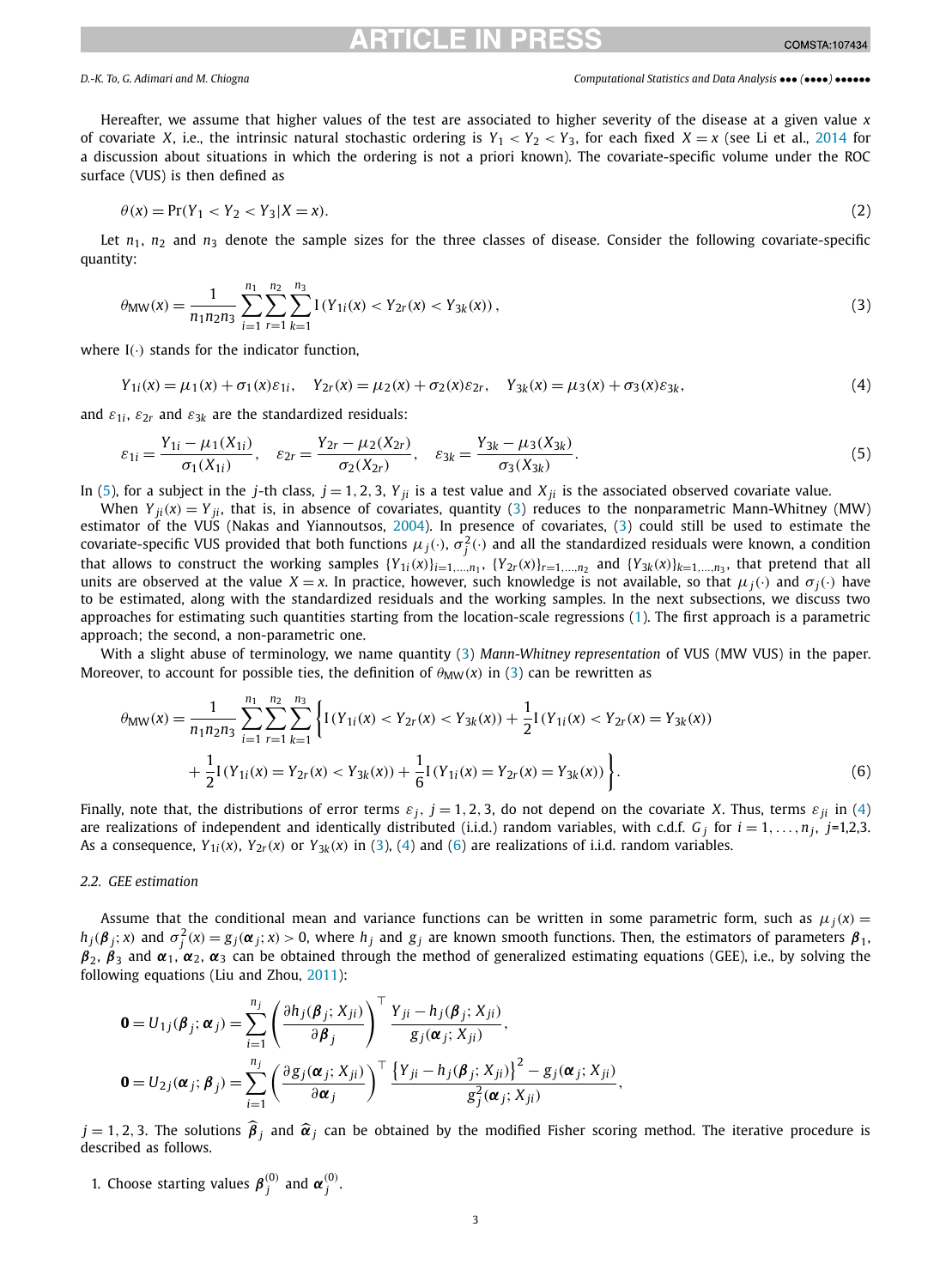2. For  $t = 0$ , obtain

$$
\boldsymbol{\beta}_{j}^{(t+1)} = \boldsymbol{\beta}_{j}^{(t)} + \left\{ \sum_{i=1}^{n_{j}} \frac{D_{ji}^{(t)\top} D_{ji}^{(t)}}{g_{j}(\boldsymbol{\alpha}_{j}^{(t)}; X_{ji})} \right\}^{-1} \left[ \sum_{i=1}^{n_{j}} \frac{D_{ji}^{(t)\top} \left\{ Y_{ji} - h_{j}(\boldsymbol{\beta}_{j}^{(t)}; X_{ji}) \right\}}{g_{j}(\boldsymbol{\alpha}_{j}^{(t)}; X_{ji})} \right],
$$
\n
$$
\boldsymbol{\alpha}_{j}^{(t+1)} = \boldsymbol{\alpha}_{j}^{(t)} + \left\{ \sum_{i=1}^{n_{j}} \frac{E_{ji}^{(t)\top} E_{ji}^{(t)}}{g_{j}^{2}(\boldsymbol{\alpha}_{j}^{(t)}; X_{ji})} \right\}^{-1} \left[ \sum_{i=1}^{n_{j}} E_{ji}^{(t)\top} \frac{\left\{ Y_{ji} - h_{j}(\boldsymbol{\beta}_{j}^{(t)}; X_{ji}) \right\}^{2} - g_{j}(\boldsymbol{\alpha}_{j}^{(t)}; X_{ji})}{g_{j}^{2}(\boldsymbol{\alpha}_{j}^{(t)}; X_{ji})} \right],
$$

where

$$
D_{ji}^{(t)} = \frac{\partial h_j(\boldsymbol{\beta}_j; X_{ji})}{\partial \boldsymbol{\beta}_j}\bigg|_{\boldsymbol{\beta}_j = \boldsymbol{\beta}_j^{(t)}}, \qquad E_{ji}^{(t)} = \frac{\partial g_j(\boldsymbol{\alpha}_j; X_{ji})}{\partial \boldsymbol{\alpha}_j}\bigg|_{\boldsymbol{\alpha}_j = \boldsymbol{\alpha}_j^{(t)}}
$$

3. Set  $t = t + 1$  and repeat step 2 until  $\left\| \boldsymbol{\beta}_j^{(t+1)} - \boldsymbol{\beta}_j^{(t)} \right\|_2 < \delta$  and  $\left\| \boldsymbol{\alpha}_j^{(t+1)} - \boldsymbol{\alpha}_j^{(t)} \right\|_2 < \delta$ , where  $\delta$  is a small arbitrary number, say  $\delta = 10^{-9}$ , and  $\|\cdot\|_2$  is a Euclidean norm.

4. Finally, let  $\widehat{\boldsymbol{\beta}}_j = \boldsymbol{\beta}_j^{(t+1)}$  and  $\widehat{\boldsymbol{\alpha}}_j = \boldsymbol{\alpha}_j^{(t+1)}$ .

Plugging the GEE estimates  $\hat{\beta}_j$  and  $\hat{\alpha}_j$  into the functions  $h_j(.;x)$  and  $g_j(.;x)$ , gives rise to the GEE estimates  $\hat{\mu}_{j,GEE}(x)$  and  $\hat{\sigma}_{A, \text{GEE}}^2(x)$  of the conditional means and conditional variances, respectively. In practice, in order to guarantee positiveness of the estimated variances, we suggest to use the exponential transformation  $\exp(g_j(\alpha_j;x))$  before starting the algorithm.

### *2.3. Local linear regression estimation*

In a non-parametric framework, the conditional means  $\mu_j(x)$  and the conditional variances  $\sigma_j^2(x)$  appearing in the location-scale regression models ([1\)](#page-1-0) could be estimated by using the classical Nadaraya-Watson kernel estimator; however, as such estimator suffers from boundary and design bias, in this paper we propose the use of the so-called local linear estimator.

Let *K(*·*)* be a symmetric kernel function and

$$
\mathbf{Z}_{jx} = \begin{pmatrix} 1 & (X_{j1} - x) \\ 1 & (X_{j2} - x) \\ \vdots & \vdots \\ 1 & (X_{jnj} - x) \end{pmatrix},
$$

with  $j = 1, 2, 3$ , the design matrices. Let

$$
\mathbf{W}_{x,u_j} = \text{diag} \left\{ K_{u_j} (X_{j1} - x), \dots, K_{u_j} (X_{jn_j} - x) \right\},\
$$

where  $K_{u_i}(\cdot) = K(\cdot/u_i)$  and  $u_i \equiv u_i(n_i)$  is a bandwidth sequence. The local linear regression estimator of the conditional mean  $\mu_i(x)$  is given by (Wasserman, [2006](#page-14-0))

$$
\widehat{\mu}_{j,\mathrm{LL}}(x) = \mathbf{e}_1^\top \left( \mathbf{Z}_{jx}^\top \mathbf{W}_{x,u_j} \mathbf{Z}_{jx} \right)^{-1} \mathbf{Z}_{jx}^\top \mathbf{W}_{x,u_j} Y_j, \tag{7}
$$

where  $e_1 = (1,0)^\top$ . Similarly, we could use the local linear regression estimation for the conditional variances  $\sigma_j^2(x)$ . However, this approach does not guarantee that  $\hat{\sigma}_j^2(x) > 0$ . Thus, we employ the log-transform based method proposed by Chen<br>et al. (2000). More precisely we rewrite the location scale regression models (1) as et al.  $(2009)$ . More precisely, we rewrite the location-scale regression models  $(1)$  as

$$
\log(r_j) = \gamma_j(X) + \log\left(\varepsilon_j^2 / d_j\right),\tag{8}
$$

where  $r_j = \{Y_j - \mu_j(X)\}^2$ ,  $\gamma_j(\cdot) = \log\left(d_j \sigma_j^2(\cdot)\right)$ , and  $d_j$  that satisfies  $\mathbb{E}\left\{\log\left(\epsilon_j^2/d_j\right)\right\} = 0$ . A local linear estimator  $\widehat{\gamma}_j(x)$  is obtained as  $\hat{a}_{i0}$ , where

$$
(\widehat{a}_{j0}, \widehat{a}_{j1}) = \underset{(a_{j0}, a_{j1})}{\arg \min} \sum_{i=1}^{n_j} \left\{ \log \left( \widehat{r}_{ji} + n_j^{-1} \right) - a_{j0} - a_{j1} \left( X_{ji} - x \right) \right\}^2 K_{v_j} \left( X_{ji} - x \right),
$$

and  $v_j \equiv v_j(n_j)$  is a bandwidth sequence. Here,  $\log(\widehat{r}_{ji} + n_j^{-1})$  is used to avoid  $\log(0)$ . Then, the estimator  $\widehat{\sigma}_{j,\text{LL}}^2(x)$  is obtained as  $exp\{\widehat{\gamma}_j(x)\} / d_j$  with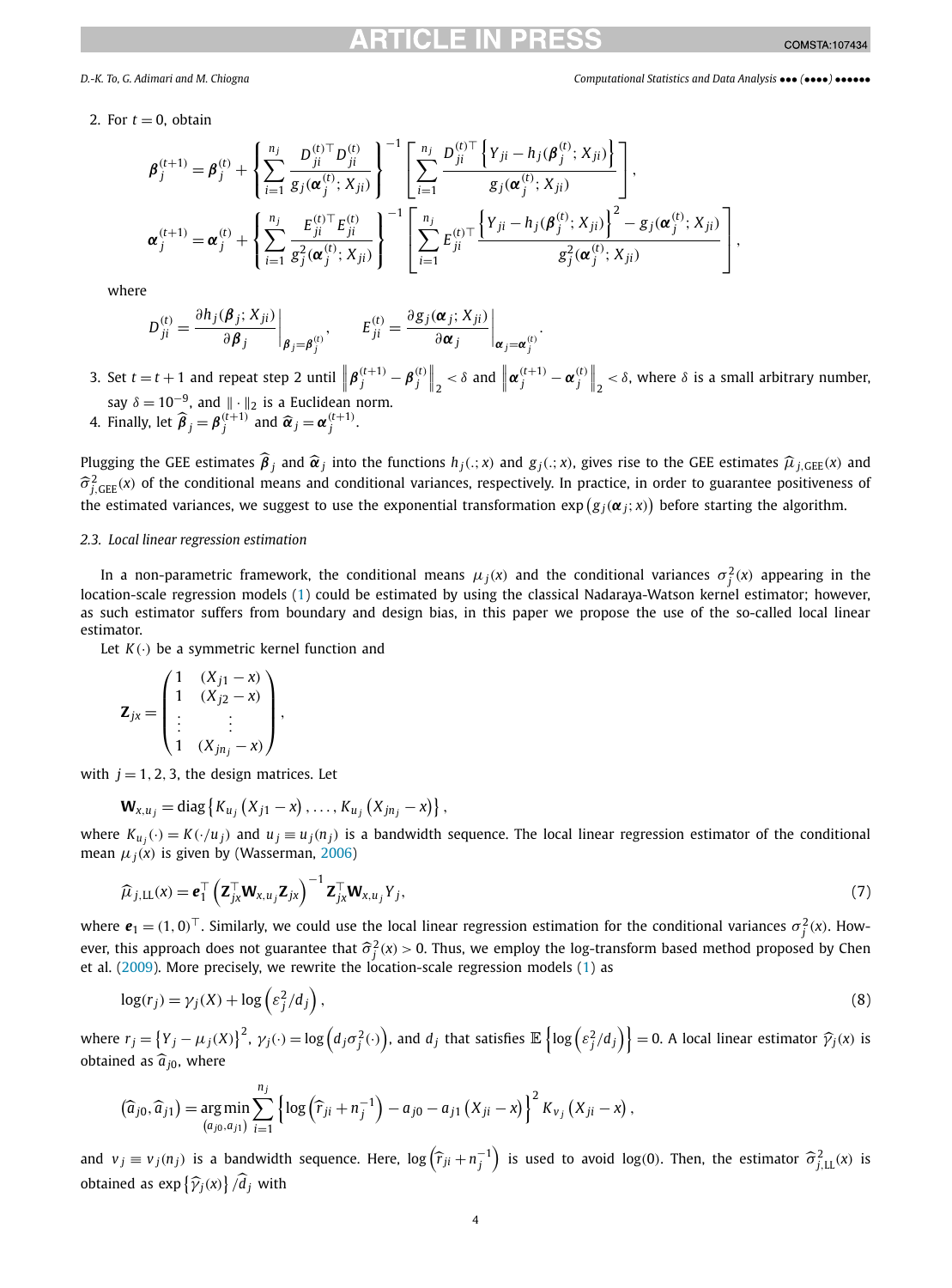<span id="page-4-0"></span>

$$
\widehat{d}_j = n_j \left[ \sum_{i=1}^{n_j} \widehat{r}_{ji} \exp \left\{ -\widehat{\gamma}_j(X_{ji}) \right\} \right]^{-1}.
$$

The estimator  $\widehat{d}_j$  is derived from the fact that  $\mathbb{E}\left(\varepsilon_{ji}^2|X_{ji}\right)=1$  and  $r_{ji}=\exp\left\{\gamma_j(X_{ji})\right\}\varepsilon_{ji}^2/d_j$  (Chen et al., [2009\)](#page-14-0).

### *2.4. VUS estimation*

By plugging the parametric or non-parametric estimators  $\widehat{\mu}_{j,*}(X_{ji})$  and  $\widehat{\sigma}_{j,*}^2(X_{ji})$  into ([5\)](#page-2-0), one obtains the estimated pointing the intervalsed residuals standardized residuals

$$
\widehat{\varepsilon}_{1i,*} = \frac{Y_{1i} - \widehat{\mu}_{1,*}(X_{1i})}{\widehat{\sigma}_{1,*}(X_{1i})}, \quad \widehat{\varepsilon}_{2r,*} = \frac{Y_{2r} - \widehat{\mu}_{2,*}(X_{2r})}{\widehat{\sigma}_{2,*}(X_{2r})}, \quad \widehat{\varepsilon}_{3k,*} = \frac{Y_{3k} - \widehat{\mu}_{3,*}(X_{3k})}{\widehat{\sigma}_{3,*}(X_{3k})}
$$
(9)

where the star  $*$  stands for the type of estimator, i.e., GEE or LL. Therefore, the estimated working samples at  $X = x$  are obtained as

 $\widehat{Y}_{1i}$  \* (*x*) =  $\widehat{\mu}_{1}$  \* (*x*) +  $\widehat{\sigma}_{1}$  \* (*x*)  $\widehat{\epsilon}_{1i}$  \* (*x*)  $\widehat{Y}_{2r, *}(\mathbf{x}) = \widehat{\mu}_{2,*}(\mathbf{x}) + \widehat{\sigma}_{2,*}(\mathbf{x})\widehat{\epsilon}_{2r, *}$  $\widehat{Y}_{3k}$ <sup>\*</sup>(*x*) =  $\widehat{\mu}_{3}$ <sup>\*</sup>(*x*) +  $\widehat{\sigma}_{3}$ <sup>\*</sup>(*x*)  $\widehat{\epsilon}_{3k}$ <sup>\*</sup>,

and the covariate-specific VUS estimators are

$$
\widehat{\theta}_{\text{MW-*}}(x) = \frac{1}{n_1 n_2 n_3} \sum_{i=1}^{n_1} \sum_{r=1}^{n_2} \sum_{k=1}^{n_3} \mathcal{I}\left(\widehat{Y}_{1i,*}(x) < \widehat{Y}_{2r,*}(x) < \widehat{Y}_{3k,*}(x)\right),\tag{10}
$$

where, again, the star  $*$  stands for GEE or LL. When ties are present in the data, we use

$$
\widehat{\theta}_{MW-*}(x) = \frac{1}{n_1 n_2 n_3} \sum_{i=1}^{n_1} \sum_{r=1}^{n_2} \sum_{k=1}^{n_3} \left\{ I(\widehat{Y}_{1i,*}(x) < \widehat{Y}_{2r,*}(x) < \widehat{Y}_{3k,*}(x)) + \frac{1}{2} I(\widehat{Y}_{1i,*}(x) < \widehat{Y}_{2r,*}(x) = \widehat{Y}_{3k,*}(x)) + \frac{1}{2} I(\widehat{Y}_{1i,*}(x) = \widehat{Y}_{2r,*}(x) < \widehat{Y}_{3k,*}(x)) + \frac{1}{6} I(\widehat{Y}_{1i,*}(x) = \widehat{Y}_{2r,*}(x) = \widehat{Y}_{3k,*}(x)) \right\}.
$$
\n
$$
(11)
$$

Observe that the proposed MW-GEE estimator is a semi-parametric estimator, because it requires the specification of parametric forms to estimate the conditional means  $\mu_j(\cdot)$  and the conditional variances  $\sigma_j^2(\cdot)$ , but it relies on a nonparametric approach to estimate the covariate-specific VUS. Meanwhile, the MW-LL estimator is fully non-parametric.

In addition to evaluate covariate-specific VUS at relevant covariate values, it may be useful to estimate a synthetic index that provides an average measure of the VUS, across the distribution of *X*. Such an operation is easy if *X* is univariate. For *X* continuous, as in Li et al. ([2012](#page-14-0)), we can define a covariate-adjusted VUS as

$$
AVUS = \int_{\Omega} \theta(x) f_X(x) dx,
$$
\n(12)

where  $\Omega$  is the domain of *X*. In practice, one can focus only on an interval of covariate values, say [a, b], instead of the entire domain  $\Omega$ . In this case, we can use a truncated covariate-adjusted VUS defined as follows

$$
tAVUS = \int_{a}^{b} \theta(x) \frac{f_X(x)I_{[a,b]}(x)}{F_X(b) - F_X(a)} dx.
$$
\n(13)

The (marginal) density function  $f_X(\cdot)$  of *X* can be estimated by using the histogram estimator, i.e.,

$$
\widehat{f}_X(x) = \frac{1}{nh} \sum_{i=1}^n I\left(\frac{|X_i - x|}{h} \le \frac{1}{2}\right),
$$

where *h* is a bandwidth, set as *h* = 2IQR*n*−1*/*<sup>3</sup> (Freedman and Diaconis, [1981](#page-14-0)), and IQR denotes the interquartile range of *X*. Moreover,  $n = n_1 + n_2 + n_3$ . The cumulative probability function  $F_X(\cdot)$  can be estimated by using the empirical distribution Moreover,  $n = n_1 + n_2 + n_3$ . The cumulative probability function  $F_X(\cdot)$  can be estimated by using the empirical distribution  $\hat{F}_X(\cdot)$ . Substituting the estimates  $\hat{\theta}_{MW-*}(x)$ ,  $\hat{f}_X(x)$ ,  $\hat{F}_X(a)$  and  $\hat{F}_X(b)$  into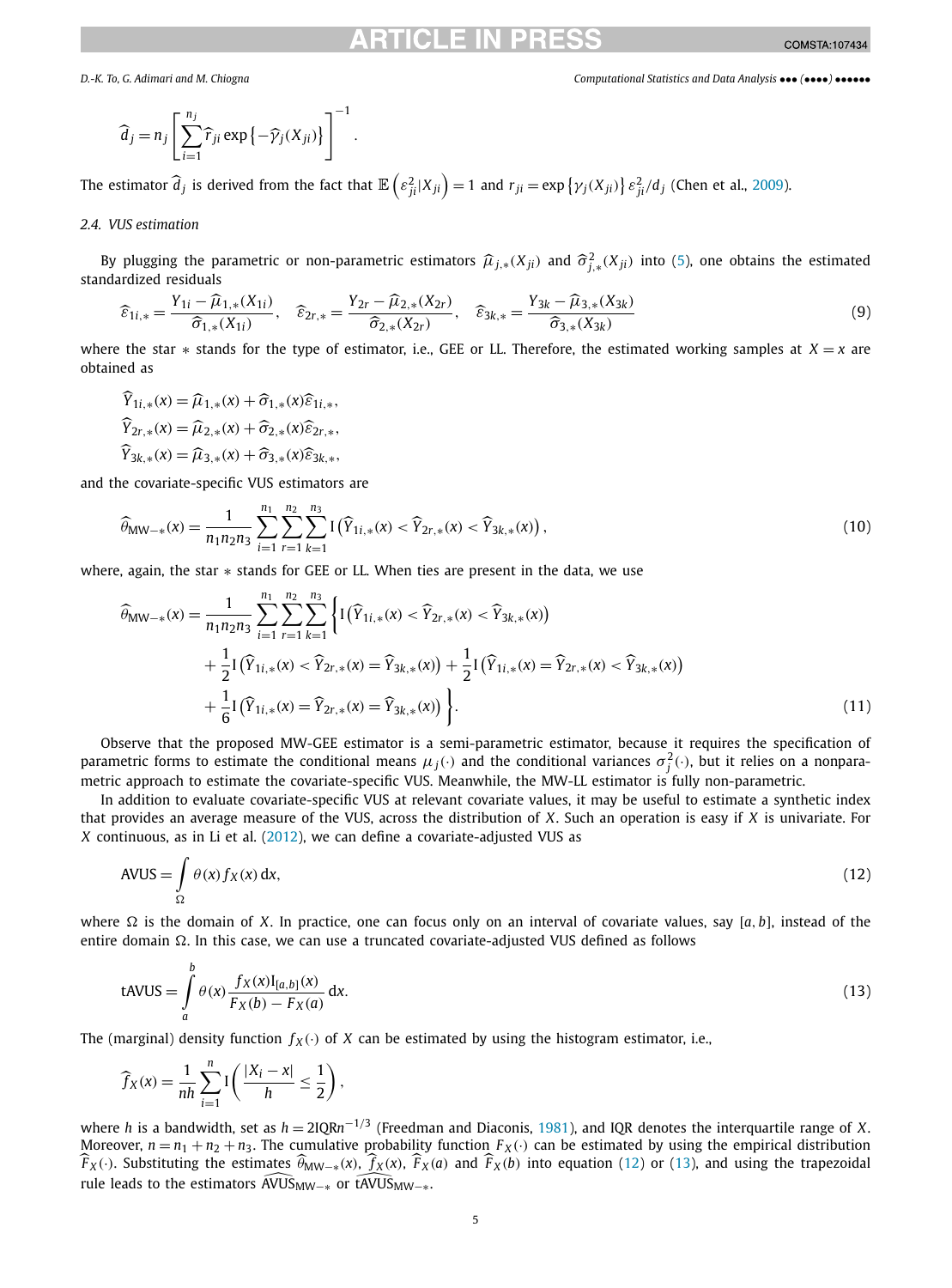# ICI E IN PR

### <span id="page-5-0"></span>**3. Asymptotic properties**

In this section, we establish the asymptotic properties of the covariate-specific MW-GEE and MW-LL estimators, at  $X = x$ . First, we show that the covariate-specific MW VUS  $\theta_{MW}(x)$  in ([3\)](#page-2-0), which contains the true conditional mean and variance functions, is unbiased, consistent and asymptotically normal, when these functions are assumed to be known. Second, we prove that the MW-GEE and MW-LL estimators  $\hat{\theta}_{MW-GEE}(x)$  and  $\hat{\theta}_{MW-LL}(x)$  in ([10\)](#page-4-0) are mean squared (MS) consistent under some regularity conditions. The theory easily extends to the covariate-specific VUS estimators ([6\)](#page-2-0) and [\(11](#page-4-0)), in presence of ties.

Recall that *n* is the total sample size, i.e.,  $n = n_1 + n_2 + n_3$ . Let

$$
\phi(Y_1, Y_2, Y_3; x) = I(Y_1 < Y_2 < Y_3 | X = x).
$$

It is straightforward to show that  $\mathbb{E} \{ \phi(Y_1, Y_2, Y_3; x) \} = \theta(x)$ . Let

 $\phi_{000} = \mathbb{E} {\phi(Y_1, Y_2, Y_3; x)} - \theta(x) = 0, \quad \phi_{100} = \mathbb{E} {\phi(Y_1, Y_2, Y_3; x) | Y_1} - \theta(x)$  $\phi_{010} = \mathbb{E} {\phi(Y_1, Y_2, Y_3; x) | Y_2} - \theta(x), \qquad \phi_{001} = \mathbb{E} {\phi(Y_1, Y_2, Y_3; x) | Y_3} - \theta(x)$  $\phi_{110} = \mathbb{E} {\phi(Y_1, Y_2, Y_3; x) | Y_1, Y_2} - \theta(x), \quad \phi_{101} = \mathbb{E} {\phi(Y_1, Y_2, Y_3; x) | Y_1, Y_3} - \theta(x)$  $\phi_{011} = \mathbb{E} \{ \phi(Y_1, Y_2, Y_3; x) | Y_2, Y_3 \} - \theta(x), \quad \phi_{111} = \mathbb{E} \{ \phi(Y_1, Y_2, Y_3; x) | Y_1, Y_2, Y_3 \} - \theta(x).$ 

Let  $\lambda_{ijk}^2$  be  $\mathbb{V}$  ar $(\phi_{ijk})$  with i, j,  $k \in \{0, 1\}$ , so that  $\lambda_{000}^2 = 0$  and  $\lambda_{111}^2 = \theta(x) (1 - \theta(x))$ . For given  $X = x$ , it is worth noting that the MW VUS  $\theta_{\text{MW}}(x)$  in [\(2](#page-2-0)) is actually a three-sample U-statistic. The theory of U-statistics (Lehmann, [1998](#page-14-0)) allows us to prove the following theorem.

**Theorem [1](#page-1-0).** Assume that the conditional means  $\mu_j(\cdot)$  and the conditional variances  $\sigma_j^2(\cdot)$  in the location-scale regression models (1) are known. For a fixed x, we have  $\mathbb{E}(\theta_{\rm MW}(x)) = \theta(x)$  and  $\mathbb{V}$  ar $(\theta_{\rm MW}(x)) = O\left(\frac{1}{n_1+n_2+n_3}\right)$ . Furthermore, we have

$$
\sqrt{n} \left( \theta_{\text{MW}}(x) - \theta(x) \right) \stackrel{d}{\longrightarrow} \mathcal{N} \left( 0, \frac{\lambda_{100}^2}{n_1} + \frac{\lambda_{010}^2}{n_2} + \frac{\lambda_{001}^2}{n_3} \right) \tag{14}
$$

when  $n\to\infty$ , provided that  $n_j/n\to\rho_j$  with  $0<\rho_j< 1$  (  $j=1,2,3$  ), and  $\lambda_{100}^2$ ,  $\lambda_{010}^2$  and  $\lambda_{001}^2$  are strictly positive.

Next, we establish the MS consistency of the MW-GEE estimator  $\hat{\theta}_{\text{MW-GEE}}(x)$  and of the MW-LL estimator  $\hat{\theta}_{\text{MW-LL}}(x)$ , for a given covariate value *X* = *x*. We start by stating consistency and asymptotic normality of the estimators  $\hat{\beta}_j$  and  $\hat{\alpha}_j$ . Then, we show that the estimators of mean and variance functions (both for GEE and LL approaches) are uniformly consistent. All the proofs can be found in Section A, Supplementary Material.

**Lemma 2.** Suppose that parametric forms of  $h_i(\beta_i; \cdot)$  and  $g_i(\alpha_i; \cdot)$  are specified, with  $j = 1, 2, 3$ . Then, under the regularity conditions (P1)-(P4) given in Section A.2, Supplementary Material, the estimators  $\widehat{\beta}_i$  and  $\widehat{\alpha}_j$  are consistent and

$$
\sqrt{n}\left(\begin{pmatrix}\widehat{\boldsymbol{\beta}}_j\\ \widehat{\boldsymbol{\alpha}}_j\end{pmatrix}-\begin{pmatrix}\boldsymbol{\beta}_j\\ \boldsymbol{\alpha}_j\end{pmatrix}\right)\stackrel{d}{\longrightarrow}\mathcal{N}(0,\Omega_j),
$$

for suitable matrices  $\Omega_j$ . Furthermore, the GEE estimators of the mean  $\widehat{\mu}_{j, \text{GEE}}(\mathsf{x})$  and the variance  $\widehat{\sigma}_{j, \text{GEE}}^2(\mathsf{x})$  functions are uniformly *consistent.*

Lemma 3. Suppose that the regularity conditions (N1)-(N9) stated in Section A.4, Supplementary Material, hold. Then, the LL estimators of the mean  $\widehat{\mu}_{j,\text{LL}}(\mathsf{x})$  and the variance  $\widehat{\sigma}_{j,\text{LL}}^2(\mathsf{x})$  functions are uniformly consistent.

**Theorem 4.** Under the regularity conditions (P1)-(P5) for the GEE approach or (N1)-(N10) for the LL approach, for given  $X = x$ , we *have*

$$
\mathbb{E}\left\{\widehat{\theta}_{\text{MW-*}}(x) - \theta(x)\right\}^2 \longrightarrow 0,\tag{15}
$$

(where the star  $*$  stands for GEE or LL) as  $n \to \infty$  and  $n_j/n \to \rho_j$ , with  $0 < \rho_j < 1$  ( $j = 1, 2, 3$ ).

tere the star  $*$  stands for GEE or LL) as  $n \to \infty$  and  $n_j/n \to \rho_j$ , with  $0 < \rho_j < 1$  (  $j = 1, 2, 3$  ).<br>The MS consistency of the covariate-adjusted VUS estimator  $\widehat{\text{AVUS}}_{\text{MW-} *}$  or the truncated covariate-adjusted VUS tor tAVUS<sub>MW−∗</sub> can be proved by using the continuous-mapping theorem and the Slutsky theorem, together with the MS consistency of  $\widehat{\theta}_{MW-*}(x)$  and of the histogram estimator  $\widehat{f}_X(\cdot)$  (Freedman and Diaconis, [1981\)](#page-14-0), and the uniform convergence of the empirical estimator  $\widehat{F}_X(\cdot)$ .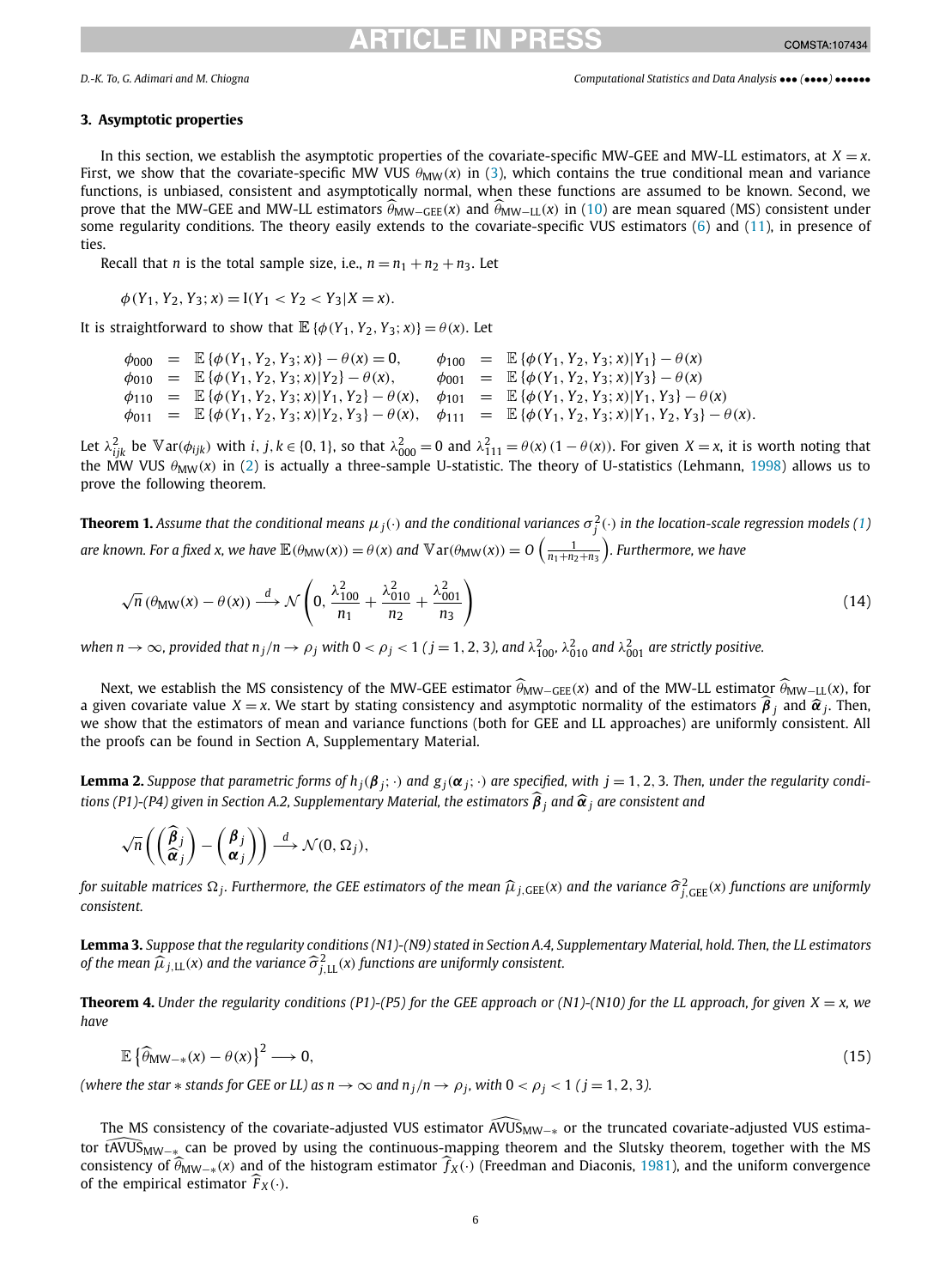## RTICI E IN

<span id="page-6-0"></span>Although simulation results in Section  $4$  (see Figs. [2](#page-8-0)–[7](#page-10-0) and Table [1](#page-11-0)) empirically support the conjecture of asymptotic normality Although simulation results in Section 4 (see Figs. 2–7 and Table 1) empirically support the conjecture of asymptotic ormality of the covariate-specific estimators  $\hat{\theta}_{MW-*}(x)$  and of the covariate-adjusted VUS estimators tAVUSMW−∗), a rigorous proof is not available to us. For this reason, we do not provide a closed-form for variance estimation. We propose to use the bootstrap procedure (Efron and Tibshirani, [1993](#page-14-0)) in order to: (i) estimate the variance of the  $\hat{H}$ VUS<sub>MW−∗</sub></sub>), a rigorous proof is not available to us. For this reason, we do not provide a closed-form for variance estimation. We propose to use the bootstrap procedure (Efron and Tibshirani, 1993) in order to: (i tAVUS through the percentile method.

### **4. Simulation study**

In this section, we present the results of some simulation experiments carried out to evaluate the performance of the proposed MW-GEE and MW-LL methods for estimating the covariate-specific VUS, when the forms of the mean and variance functions are correctly specified or misspecified. In particular, we examine the Monte Carlo mean square errors (MSEs) of the estimators, and the empirical coverages of pointwise confidence intervals (and the behavior of variance estimators) obtained by the bootstrap procedure.

In the simulation study, we set the following sample sizes:  $n_1 = n_2 = n_3 = 50$ , 100 and 200, and perform 1000 Monte Carlo replications for each experiment. As for the bootstrap procedure, we fix  $B = 500$  bootstrap samples. We use the standard nonparametric bootstrap, and resample, at each Monte Carlo replication, *B* times from the generated data, in order to obtain samples of sizes  $n_1$ ,  $n_2$  and  $n_3$  for each class of disease, respectively.

We consider the following three different scenarios.

I. The covariate X is generated from a uniform distribution  $U(0, 1)$ . The error terms  $\varepsilon_1$ ,  $\varepsilon_2$  and  $\varepsilon_3$  are generated from standard normal distributions. The test results  $Y_1$ ,  $Y_2$  and  $Y_3$  are simulated from the location-scale models [\(1\)](#page-1-0), with the following mean and variance functions:

$$
\mu_1(x) = 1 - 0.5x + x^2,
$$
  
\n
$$
\mu_2(x) = 1.5 + 0.5x + 2x^3,
$$
  
\n
$$
\mu_3(x) = 2 + 3x,
$$
  
\n
$$
\sigma_j^2(x) = (1 - x + x^2)^2,
$$

 $j = 1, 2, 3.$ 

- II. The covariate *X* and the test results  $Y_1$ ,  $Y_2$  and  $Y_3$  are simulated as in the scenario I. The error terms  $\varepsilon_1$ ,  $\varepsilon_2$  and  $\varepsilon_3$ are generated from *t*-distributions with degree of freedoms 5, 3 and 3, respectively, and then re-scaled to have unit variance.
- III. The mean and variance functions are set as follows:

$$
\mu_1(x) = -0.3 + \sin(2\pi x),
$$
  
\n
$$
\mu_2(x) = 1.5 + \sin(2\pi x),
$$
  
\n
$$
\mu_3(x) = 2 + \sin(1.5x),
$$
  
\n
$$
\sigma_j^2(x) = (0.5 + 1.2x)^2,
$$

 $j = 1, 2, 3$ . The covariate *X* is uniformly distributed on (0.5, 1.5), and the error terms  $\varepsilon_1$ ,  $\varepsilon_2$  and  $\varepsilon_3$  have standard normal distribution.

In the first two scenarios, we apply the MW-GEE approach with correctly specified mean and variance functions, whereas the linear form  $\mu_j(x) = \beta_{j0} + \beta_{j1}x$  for the mean function and constant variances  $\sigma_j^2(x) = \sigma_j^2$  are implemented for the MW-GEE estimator in the last scenario. As for the MW-LL approach, we resort to the Epanechnikov kernel  $K(u) = 0.75(1$  $u$ <sup>2</sup> $I(|u|$  < 1). The optimal bandwidths are obtained by using leave-one-out cross-validation method, given by R (R Core Team, [2018\)](#page-14-0) package locpol (Ojeda Cabrera, [2018\)](#page-14-0).

MSE of  $\widehat{\theta}_{MW-GEE}(x)$  and of  $\widehat{\theta}_{MW-LL}(x)$ , at different values x for the covariate, are presented in Fig. [1](#page-7-0). In the first scenario, where we have correct model specifications and normal errors, the MW-GEE VUS estimator  $\hat{\theta}_{\text{MW-GEE}}(x)$  appears to outperform the MW-LL estimator  $θ_{\text{MW}-LL}(x)$ . When the errors have heavy-tailed (re-scaled) *t*-distributions (Scenario II),  $\hat{\theta}_{MW-GEE}(x)$  and  $\hat{\theta}_{MW-LL}(x)$  yield comparable results. In the third scenario, where the (parametric) working models are misspecified, as expected, the non-parametric estimator  $\hat{\theta}_{MW-LL}(x)$  is more effective than the semi-parametric one, namely *<sup>θ</sup>*MW−GEE*(x)*. Finally, when sample sizes increase, the MSE of both covariate-specific VUS estimators tends to zero, except for  $\widehat{\theta}_{\text{MW-GFE}}(x)$  in the misspecification case.

The curves representing the averages of the Monte Carlo estimates (MCM) and of the Monte Carlo endpoints of the 95% pointwise bootstrap confidence intervals for  $\theta(x)$  are showed in Figs. [2](#page-8-0)[-4.](#page-9-0) For the sake of comparison, we also plot the true covariate-specific VUS, and the 95% pointwise normal-based confidence intervals for  $\theta(x)$ , i.e., the averages of the Monte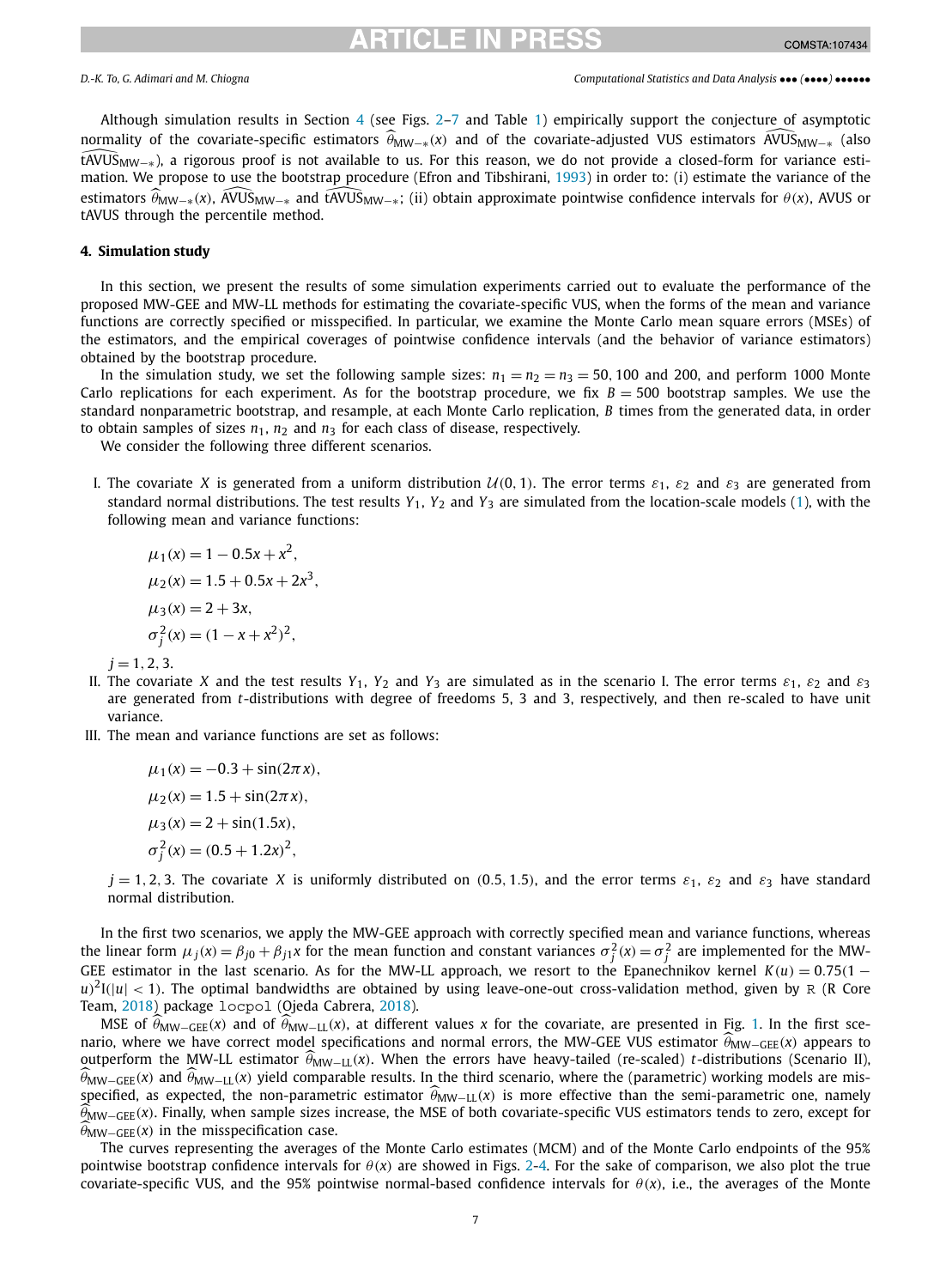<span id="page-7-0"></span>

**Fig. 1.** Mean square error (MSE) of the MW-GEE (blue solid line) and MW-LL (red solid line) covariate-specific VUS estimators in scenario I, II and III. (For interpretation of the colors in the figure(s), the reader is referred to the web version of this article.)

Carlo endpoints of the intervals obtained assuming the asymptotic normality of the estimators and using the bootstrap variances.

From Figs. [2](#page-8-0)[-4](#page-9-0) we can see that the MCM curves for  $\widehat{\theta}_{MW-LL}(x)$  are close to the true ones in all scenarios, and the accuracy improves as the sample sizes increase. The MCM curves for  $\widehat{\theta}_{\rm MW-GEE}(x)$  are close to the true ones in the two first scenarios, where mean and variance functions are correctly specified, and totally different to the true one under misspecification. We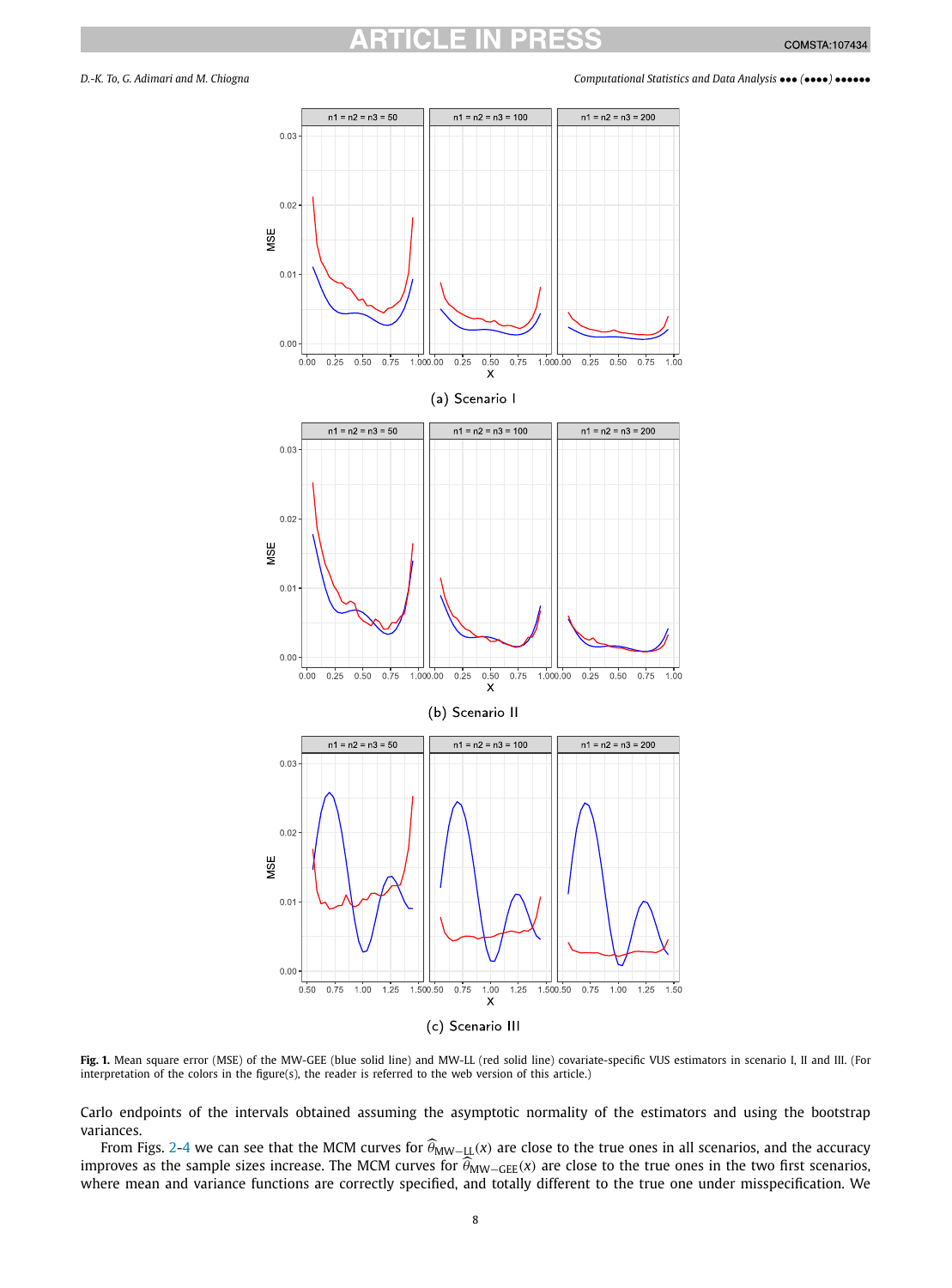<span id="page-8-0"></span>



Fig. 2. Monte Carlo mean (MCM) curves for the covariate-specific VUS estimators (blue solid line); average of the 95% pointwise bootstrap confidence intervals (blue dashed lines); average of the 95% pointwise normal-based confidence intervals (red dashed lines); true covariate-specific VUS (black solid line). Scenario I.



Fig. 3. Monte Carlo mean (MCM) curves for the covariate-specific VUS estimators (blue solid line); average of the 95% pointwise bootstrap confidence intervals (blue dashed lines); average of the 95% pointwise normal-based confidence intervals (red dashed lines); true covariate-specific VUS (black solid line). Scenario II.

can see that confidence intervals obtained by the percentile method are (averagely) close to the ones built by using normal approximation. The Monte Carlo coverage probabilities (CP) for such intervals are showed in Figs. [5](#page-9-0)-[7](#page-10-0). The good performances of the bootstrap estimator for the variance of  $\hat{\theta}_{MW-*}(x)$ , are documented in Figure S1, Section B of Supplementary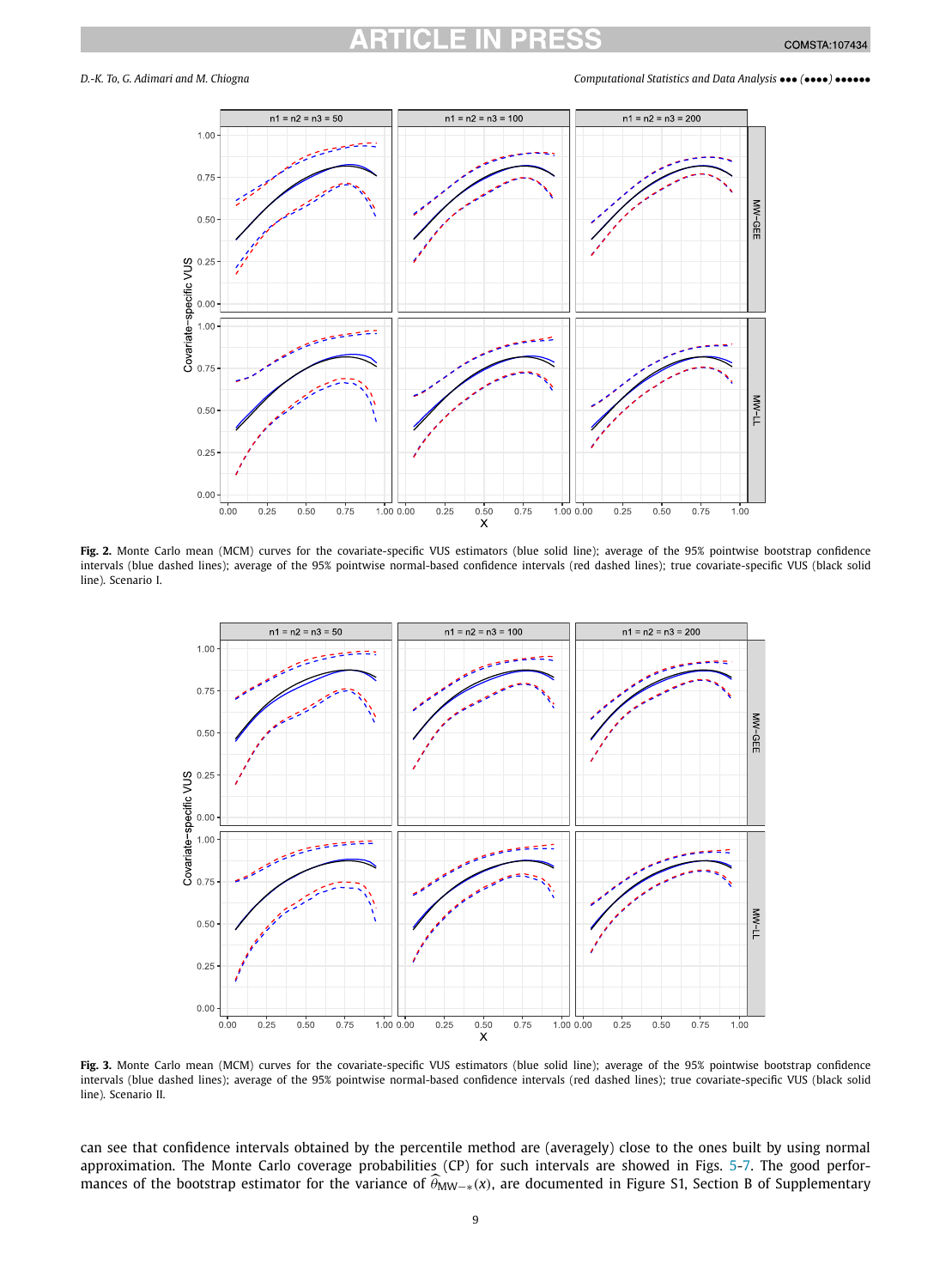<span id="page-9-0"></span>

**Fig. 4.** Monte Carlo mean (MCM) curves for the covariate-specific VUS estimators (blue solid line); average of the 95% pointwise bootstrap confidence intervals (blue dashed lines); average of the 95% pointwise normal-based confidence intervals (red dashed lines); true covariate-specific VUS (black solid line). Scenario III.



**Fig. 5.** Empirical coverage of the pointwise bootstrap confidence intervals (black dashed lines) and of the pointwise normal-based confidence intervals (blue dashed lines), in scenario I. Nominal level 0.95.

Material, which shows the Monte Carlo standard deviations together with the averages of bootstrap standard deviations, in all scenarios with all considered sample sizes.

Finally, Table [1](#page-11-0) presents the simulation results for the covariate-adjusted VUS estimators, for all scenarios I-III. Again, for each scenario and three different sample sizes, the table gives Monte Carlo mean (MCM), mean square error (MSE) multiplied by 100, Monte Carlo standard deviations (MCSD) and averages of estimated standard deviations (ASD) based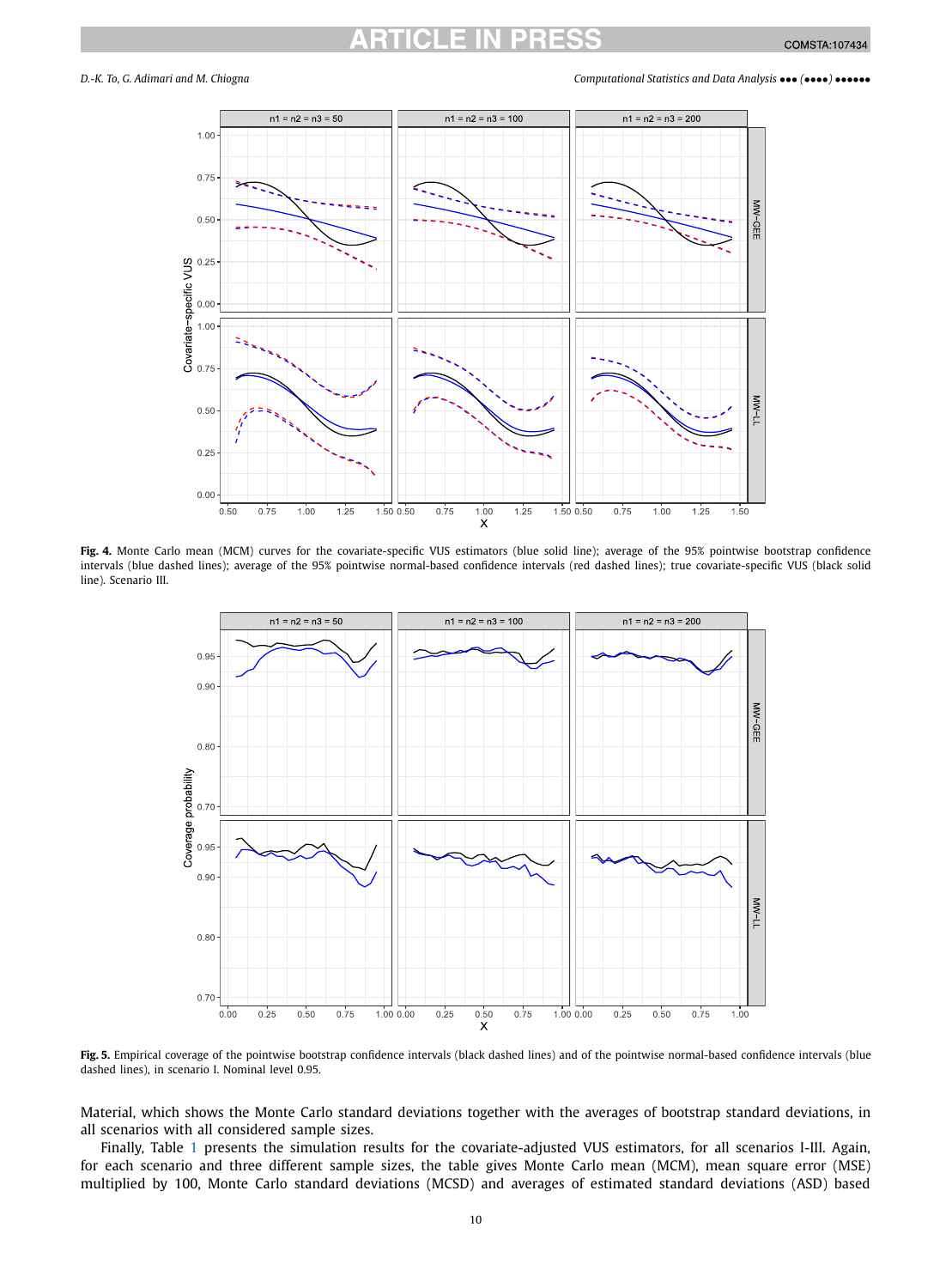<span id="page-10-0"></span>

**Fig. 6.** Empirical coverage of the pointwise bootstrap confidence intervals (black dashed lines) and of the pointwise normal-based confidence intervals (blue dashed lines), in scenario II. Nominal level 0.95.



**Fig. 7.** Empirical coverage of the pointwise bootstrap confidence intervals (black dashed lines) and of the pointwise normal-based confidence intervals (blue dashed lines), in scenario III. Nominal level 0.95.

on bootstrap procedure, for the covariate-adjusted VUS estimators. The table also provides the empirical coverages (CP) of<br>the 95% confidence intervals for the covariate-adjusted VUS, obtained both, by using the bootstrap the 95% confidence intervals for the covariate-adjusted VUS, obtained both, by using the bootstrap percentile method and assuming the validity of the normal approximation. As showed in the table, the estimator  $\widehat{AVU}S_{MW-LL}$  performs well in the 95% confidence intervals for the covariate-adjusted VUS, obtained both, by using the bootstrap percentile method and<br>assuming the validity of the normal approximation. As showed in the table, the estimator AVUS<sub>MW−LL</sub> for mean and variance functions are properly specified. In general, the large sample sizes helps to improve the accuracy of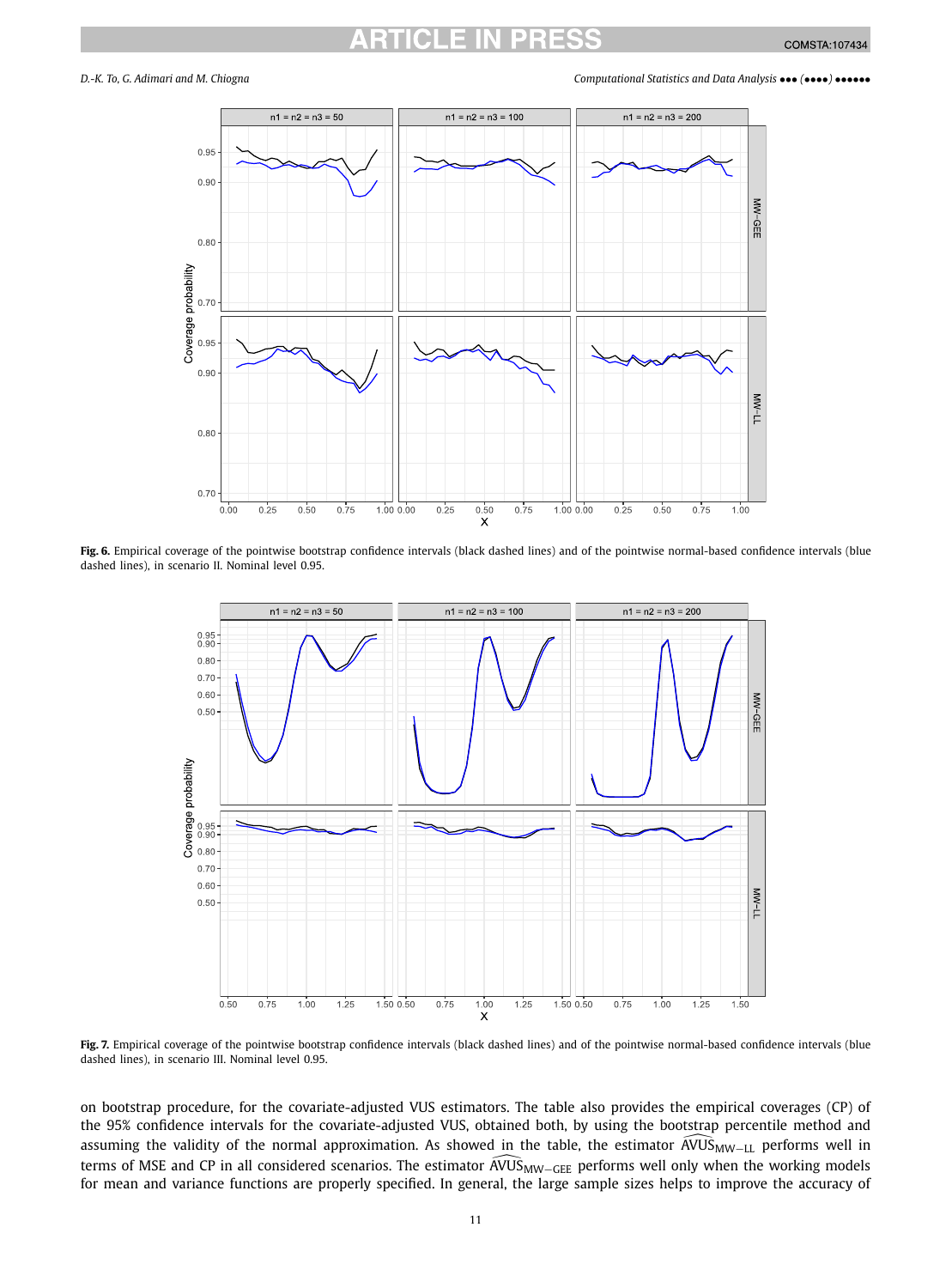# TICI E IN PR

<span id="page-11-0"></span>*D.-K. To, G. Adimari and M. Chiogna Computational Statistics and Data Analysis* ••• *(*••••*)* ••••••

### **Table 1**

Simulation results for the covariate-adjusted VUS estimators: Monte Carlo mean (MCM), mean square error (MSE) multiplied by 100, Monte Carlo standard deviations (MCSD), average of bootstrap standard deviations (ASD), and empirical coverages (CP) of the 95% confidence intervals obtained by using the percentile method (CP.Perc) and by using normal approximation (CP.Norm).

|                                   |        | <b>MCM</b> | $MSE \times 100$ | <b>MCSD</b> | <b>ASD</b> | CP.Perc | CP.Norm |  |  |
|-----------------------------------|--------|------------|------------------|-------------|------------|---------|---------|--|--|
| Scenario I, True AVUS = $0.691$   |        |            |                  |             |            |         |         |  |  |
| $n = 50$                          | MW-GEE | 0.682      | 0.219            | 0.046       | 0.046      | 0.954   | 0.947   |  |  |
|                                   | MW-LL  | 0.694      | 0.222            | 0.047       | 0.048      | 0.949   | 0.951   |  |  |
| $n = 100$                         | MW-GEE | 0.683      | 0.109            | 0.032       | 0.033      | 0.956   | 0.949   |  |  |
|                                   | MW-LL  | 0.690      | 0.105            | 0.032       | 0.033      | 0.955   | 0.957   |  |  |
| $n = 200$                         | MW-GEE | 0.684      | 0.058            | 0.023       | 0.023      | 0.943   | 0.942   |  |  |
|                                   | MW-LL  | 0.689      | 0.054            | 0.023       | 0.023      | 0.950   | 0.948   |  |  |
| Scenario II, True AVUS = $0.765$  |        |            |                  |             |            |         |         |  |  |
| $n = 50$                          | MW-GEE | 0.742      | 0.338            | 0.053       | 0.051      | 0.919   | 0.928   |  |  |
|                                   | MW-LL  | 0.760      | 0.269            | 0.052       | 0.050      | 0.944   | 0.936   |  |  |
| $n = 100$                         | MW-GEE | 0.751      | 0.137            | 0.034       | 0.035      | 0.935   | 0.950   |  |  |
|                                   | MW-LL  | 0.762      | 0.115            | 0.034       | 0.034      | 0.956   | 0.949   |  |  |
| $n = 200$                         | MW-GEE | 0.755      | 0.074            | 0.025       | 0.025      | 0.930   | 0.939   |  |  |
|                                   | MW-LL  | 0.761      | 0.063            | 0.025       | 0.024      | 0.948   | 0.946   |  |  |
| Scenario III, True AVUS = $0.531$ |        |            |                  |             |            |         |         |  |  |
| $n = 50$                          | MW-GEE | 0.496      | 0.374            | 0.051       | 0.052      | 0.899   | 0.894   |  |  |
|                                   | MW-LL  | 0.534      | 0.270            | 0.052       | 0.053      | 0.954   | 0.958   |  |  |
| $n = 100$                         | MW-GEE | 0.499      | 0.226            | 0.035       | 0.036      | 0.850   | 0.863   |  |  |
|                                   | MW-LL  | 0.532      | 0.126            | 0.035       | 0.036      | 0.958   | 0.951   |  |  |
| $n = 200$                         | MW-GEE | 0.500      | 0.161            | 0.026       | 0.026      | 0.752   | 0.760   |  |  |
|                                   | MW-LL  | 0.531      | 0.064            | 0.025       | 0.025      | 0.946   | 0.947   |  |  |

 $\frac{1}{1000}$   $\frac{1}{1000}$   $\frac{1}{1000}$   $\frac{1}{1000}$   $\frac{1}{1000}$   $\frac{1}{1000}$   $\frac{1}{1000}$   $\frac{1}{1000}$   $\frac{1}{1000}$   $\frac{1}{1000}$   $\frac{1}{1000}$   $\frac{1}{1000}$   $\frac{1}{1000}$   $\frac{1}{1000}$   $\frac{1}{1000}$   $\frac{1}{1000}$   $\frac{1}{1000}$  also see the good performance of the bootstrap variance estimation, in all scenarios.

### **5. Data application**

In this section, we apply our proposed methods to the study of the effect of age on the ability of some cerebrospinal fluid (CSF) biomarkers to distinguish the stages of Alzheimer's disease. The data were obtained from Alzheimer's Disease Neuroimaging Initiative (ADNI, [adni.loni.usc.edu\)](http://adni.loni.usc.edu). The ADNI was launched in 2003 as a public-private partnership, led by Principal Investigator Michael W. Weiner, MD. The primary goal of ADNI has been to test whether serial magnetic resonance imaging (MRI), positron emission tomography (PET), other biological markers, and clinical and neuropsychological assessment can be combined to measure the progression of mild cognitive impairment (MCI) and early Alzheimer's disease (AD). For up-to-date information, see [www.adni-info.org](http://www.adni-info.org).

We consider 1215 subjects who registered in three ADNI projects: ADNI 1, ADNI 2 and ADNI GO. The true disease status of subjects were diagnosed by the means of neuropsychological tests, and consist of three categories: cognitively normal (CN), mild cognitive impairment (MCI), and Alzheimer's disease (AD). Among 1215 subjects, we have 369 CN, 617 MCI and 229 AD. We denote the first, the second and the third class as CN, MCI and AD, respectively. Among the CSF biomarkers measured in the three ADNI projects, we consider the three following biomarkers: A*β*1-42 (amyloid-*β*1-42), Tau (total tau) protein and pTau (phosphorylated tau) protein, as measured at baseline. For convenience, in our analysis we consider the log-transformation of biomarkers. Moreover, as the values of A*β*1-42 are negatively related to the disease status, we take the minus of log-values of A*β*1-42, so as to respect the ordering assumption.

In our analysis, we estimate Age-specific VUS as well as Age-adjusted VUS for the log-transformed A*β*1-42, Tau and pTau. For the GEE approach, we consider the following forms for the mean and variance functions:

$$
\mu_j(Age) = \beta_{j0} + \beta_{j1}Age, \qquad \sigma_j^2(Age) = (\gamma_{j0} + \gamma_{j0} Age)^2,
$$

with  $j = 1, 2, 3$ . For the LL approach, the bandwidths used to estimate mean and variance functions are obtained by the leave-one-out cross validation method. In order to construct the 95% confidence intervals for the Age-specific VUS, as well as to estimate the standard errors and get the 95% confidence intervals for the Age-adjusted VUS, we apply the bootstrap procedure, with 1,000 bootstrap replications. The results for the Age-specific VUS estimates and corresponding the 95% confidence intervals for the log-transformed A*β*1-42, Tau and pTau are plotted in Fig. [8.](#page-12-0) In addition, we report the GEE estimates of coefficients of the mean functions in Table S1 in Section C, Supplementary Material. The results show a significant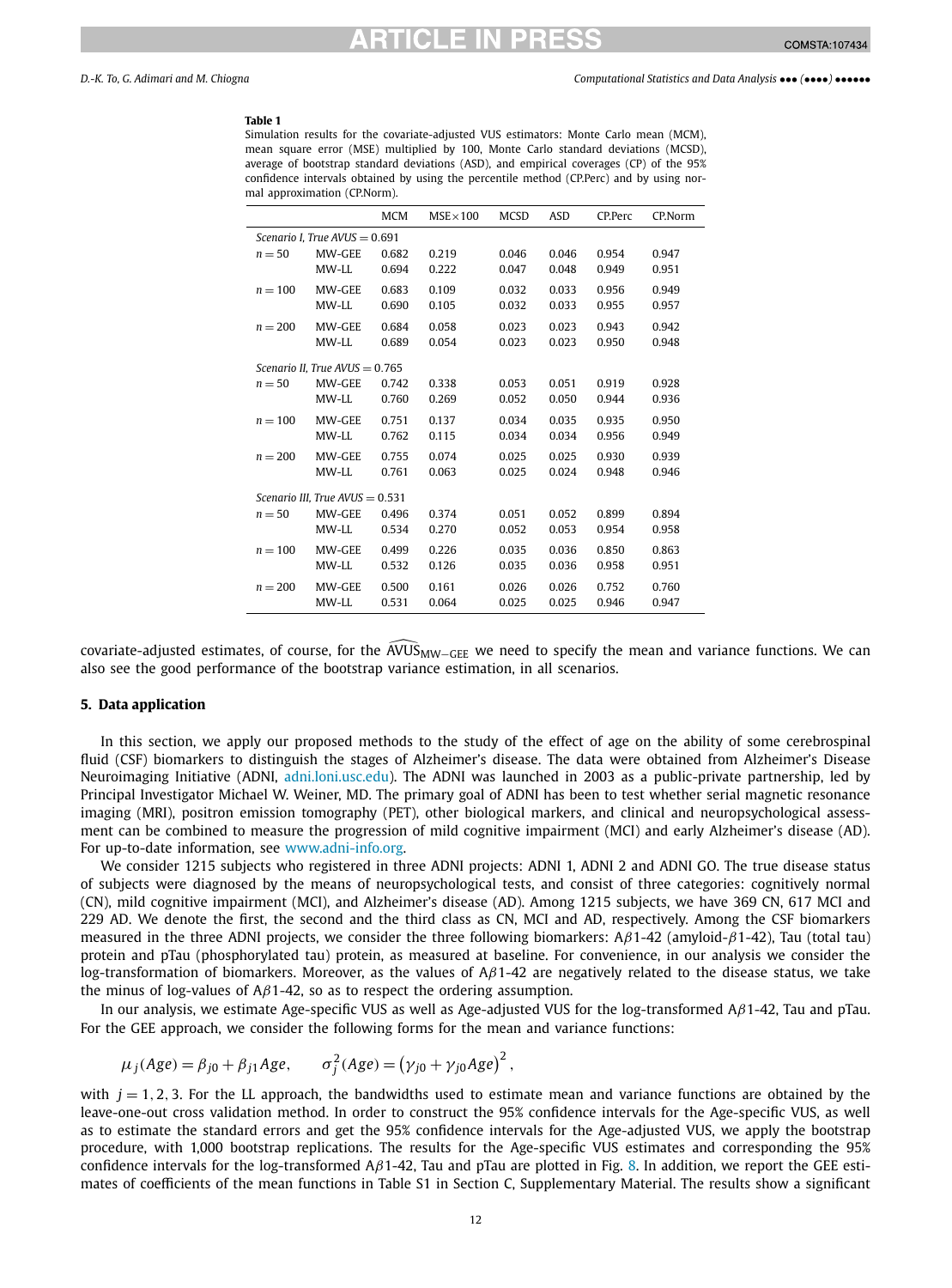<span id="page-12-0"></span>

**Fig. 8.** Age-specific VUS estimates with 95% pointwise confidence intervals (percentile) for the CSF biomarkers, after log-transformation. Age from 55 to 85.

**Table 2** Estimated Age-adjusted VUS for A*β*1-42, Tau and pTau, after log-transformation. The terms "Perc.CI" and "Normal.CI" stand for percentile confidence interval and Normal-approach confidence interval, respectively. Age from 55 to 85.

|               | Estimate | Standard error | 95% Perc.CI    | 95% Normal.CI  |  |  |  |  |
|---------------|----------|----------------|----------------|----------------|--|--|--|--|
| $A\beta$ 1-42 |          |                |                |                |  |  |  |  |
| MW-GEE        | 0.432    | 0.022          | (0.377, 0.465) | (0.388, 0.475) |  |  |  |  |
| MW-LL         | 0.443    | 0.023          | (0.390, 0.481) | (0.399, 0.488) |  |  |  |  |
| Tau-protein   |          |                |                |                |  |  |  |  |
| MW-GEE        | 0.359    | 0.020          | (0.311, 0.391) | (0.319, 0.399) |  |  |  |  |
| MW-LL         | 0.360    | 0.020          | (0.315, 0.395) | (0.320, 0.400) |  |  |  |  |
| pTau-protein  |          |                |                |                |  |  |  |  |
| MW-GEE        | 0.370    | 0.021          | (0.326, 0.407) | (0.329, 0.410) |  |  |  |  |
| MW-LL         | 0.373    | 0.020          | (0.329, 0.409) | (0.333, 0.413) |  |  |  |  |

linear relationship between the transformed biomarkers and the Age. We also present the GEE and LL estimates of the mean functions, for each biomarker and each class of disease, in Figure S2 (Section C, Supplementary Material). The shapes of the LL estimated functions again point towards linearity of the relation between the log-transformed biomarker and the Age in the three classes.

As showed in Fig. 8, the estimated Age-specific VUS for all biomarkers appear to decrease with age, almost linearly. The results indicate a quite good diagnostic ability of the CSF biomarkers A*β*1-42, Tau and pTau when applied for patients from 55 to 85 years old. For the older patients, the Age-specific VUS estimates are low, indicating that the biomarkers have not enough ability to distinguish between AD and the other two categories (CN and MCI). Overall, A*β*1-42 seems to show the best behavior.

Table 2 presents the estimated Age-adjusted VUS for the three CFS biomarkers. The results are quite different with respect to the unadjusted VUS estimates for A*β*1-42 (0.409, standard error 0.018, 95% confidence interval (0.374, 0.445)), for Tau (0.335, standard error 0.017, 95% confidence interval (0.302, 0.369)) and for pTau (0.343, standard error 0.017, 95% confidence interval (0.310, 0.377)). Overall, again, they indicate that the diagnostic accuracy of A*β*1-42 is the highest.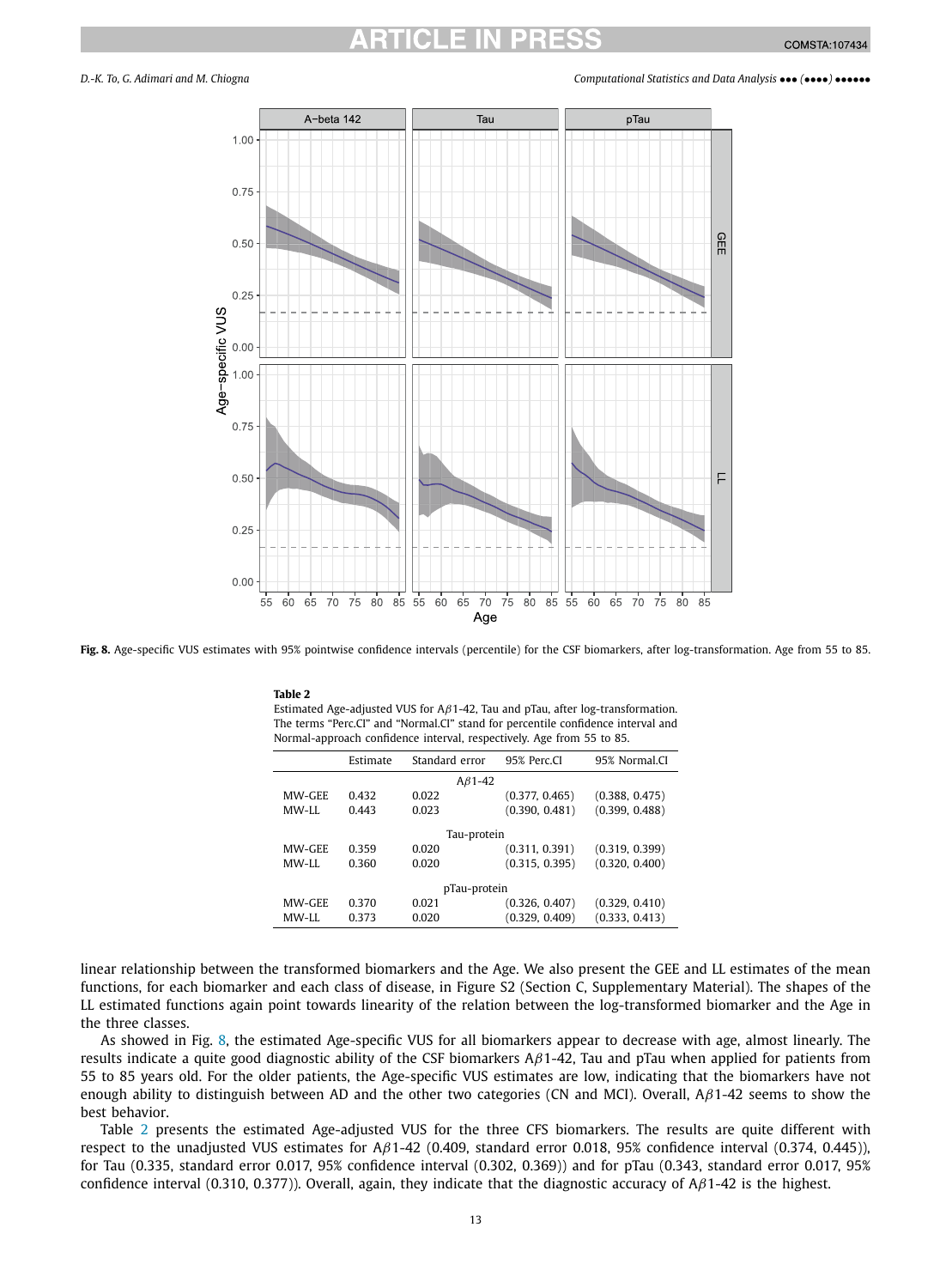### <span id="page-13-0"></span>**6. Conclusions**

We present a new method to adjust for covariate effects in the estimation of VUS. Our method is based on the inducedregression methodology, which uses location-scale regression models to explain the relation between the test results and the covariate(s). For the estimation of the models, we propose to use a semiparametric GEE approach if the parametric forms of the mean and variance functions are specified. Alternatively, we propose a nonparametric method based on local linear regression. In order to estimate the covariate-specific VUS, we use a covariate-specific MW representation of VUS, and working samples constructed after fitting the location-scale models by the GEE or LL approach. This leads to new MW-GEE and MW-LL estimators. The asymptotic behavior of the new covariate-specific estimators has been investigated. As expected, our simulation study shows that MW-GEE estimator is generally more accurate (with respect the MW-LL one) when the parametric models for the mean and variance functions are correctly specified. However, the MW-LL estimator is robust with respect model misspecifications, while the MW-GEE estimator is even not consistent.

In the paper, we just consider the case of only one covariate. Nevertheless, the proposed method can be naturally extended to the case of multiple covariates. Such extension is simple for the semiparametric approach. In fact, for the MW-GEE estimator, we have only to specify suitable parametric models for the mean and variance functions, which accomodate for multidimensional covariates. For the MW-LL estimator, the extension can be more challenging, as multivariate local linear regression estimators are influenced by the curse of dimensionality, and their statistical accuracy generally decreases when the dimension of *X* increases, and the estimation process requires extensive computation. It is also worth mentioning that in the multidimensional case, from a practical point of view, a standardization of covariates is often greatly beneficial. An alternative way to extend our proposed approach is to use (when possible) additive models (Fan and Gijbels, [1996](#page-14-0); Härdle et al., [2012](#page-14-0)) for mean and variance functions. Clearly, this last topic deserves further investigation.

When approaching statistical evaluation of a diagnostic test or biomarker, one typically has an idea about the possible association between the test and the disease status, so that elicitation of a monotone ordering for the classes may not represent a major criticality. However, in our paper methods are designed under the assumption that the monotone ordering hypothesis holds for every value of the covariates. This assumption may not be satisfied in practice and its check might add, from a practical point of view, some complexity to the analysis. A rather pragmatic solution could be based on the selection of the values for the covariates that are considered most interesting in terms of the diagnostic task, and then resort to the use of some method of order identification (such as those discussed in Li et al., [2014\)](#page-14-0) before applying our covariate-specific VUS estimators.

Our proposed methodology and theory can be straightforwardly extended to *M*-class problems where *M >* 3. Let  $Y_1, Y_2, \ldots, Y_M$  be the test results for subjects with respect to *M* ordered categories of disease status, say 1, 2,..., *M*, respectively. In such case, one can model the relationship between the covariate *X* and test results by the *M* locationscale regression models as ([1](#page-1-0)). Then the estimation procedure can be made consequently. In fact, one can apply the GEE or LL approaches to estimate the mean and variance functions, and then construct the working samples  $\hat{Y}_{ii,*}(x)$  =  $\hat{\mu}_{i,*}(x) + \hat{\sigma}_{i,*}(x)\hat{\varepsilon}_{ii,*}$ , at the value  $X = x$ , with  $j = 1, 2, ..., M$  and  $i = 1, ..., n_i$ . An estimator of the covariate-specific hypervolume under the ROC manifold (HUM) can be obtained by extending expression [\(10\)](#page-4-0) as follows:

$$
\widehat{HUM}_*(x) = \frac{1}{n_1 n_2 \dots n_M} \sum_{i=1}^{n_1} \sum_{r=1}^{n_2} \dots \sum_{k=1}^{n_M} \mathbb{I}(\widehat{Y}_{1i,*}(x) < \widehat{Y}_{2r,*}(x) < \dots < \widehat{Y}_{Mk,*}(x)).
$$

The asymptotic properties of *HUM*∗*(x)* can be proved by resorting to the classic limit theorem for *<sup>M</sup>*-sample *<sup>U</sup>*-statistics (Lehmann, [1998](#page-14-0)) and Lemma [2](#page-5-0) and [3.](#page-5-0) Clearly, the GEE approach needs to specify the functional forms for the *M* mean and variance functions. Moreover, a potential challenging issue could be the requirement of the correct setting for the order of the *M* classes.

Beside VUS estimation, the search for an optimal pair of thresholds, based on some selection criteria, is a relevant issue in practice. Recently, several methods have been developed to this aim (we can cite the generalized Youden index method Nakas et al. ([2010](#page-14-0)); the closest to perfection and the max volume approaches Attwood et al. ([2014](#page-14-0)); and others Hua and Tian ([2020](#page-14-0))). Like the VUS, the optimal thresholds for a diagnostic test may be influenced by the covariates. Thus, the evaluation of the covariates effect on the optimal thresholds is of great interest, and, unfortunately, no results are available on this topic. As an optimal thresholds selection procedure requires the estimation of the three true class fractions, which actually can be estimated by using the working samples under the location-scale regression models, a possible solution to the problem could be based on the method proposed in this paper. Theoretical development for a new covariate-specific optimal thresholds selection method will be the focus of future research.

Finally, as suggested by a Reviewer, another interesting issue is the estimation of covariate-specific weighted VUS (see Huang and Li, [2019](#page-14-0) when covariates are not present). We hope to deal with this topic in the near future.

### **Data availability**

Data used in preparation of this article were obtained from the Alzheimers Disease Neuroimaging Initiative (ADNI) database [\(adni.loni.usc.edu\)](http://adni.loni.usc.edu). As such, the investigators within the ADNI contributed to the design and implementation of